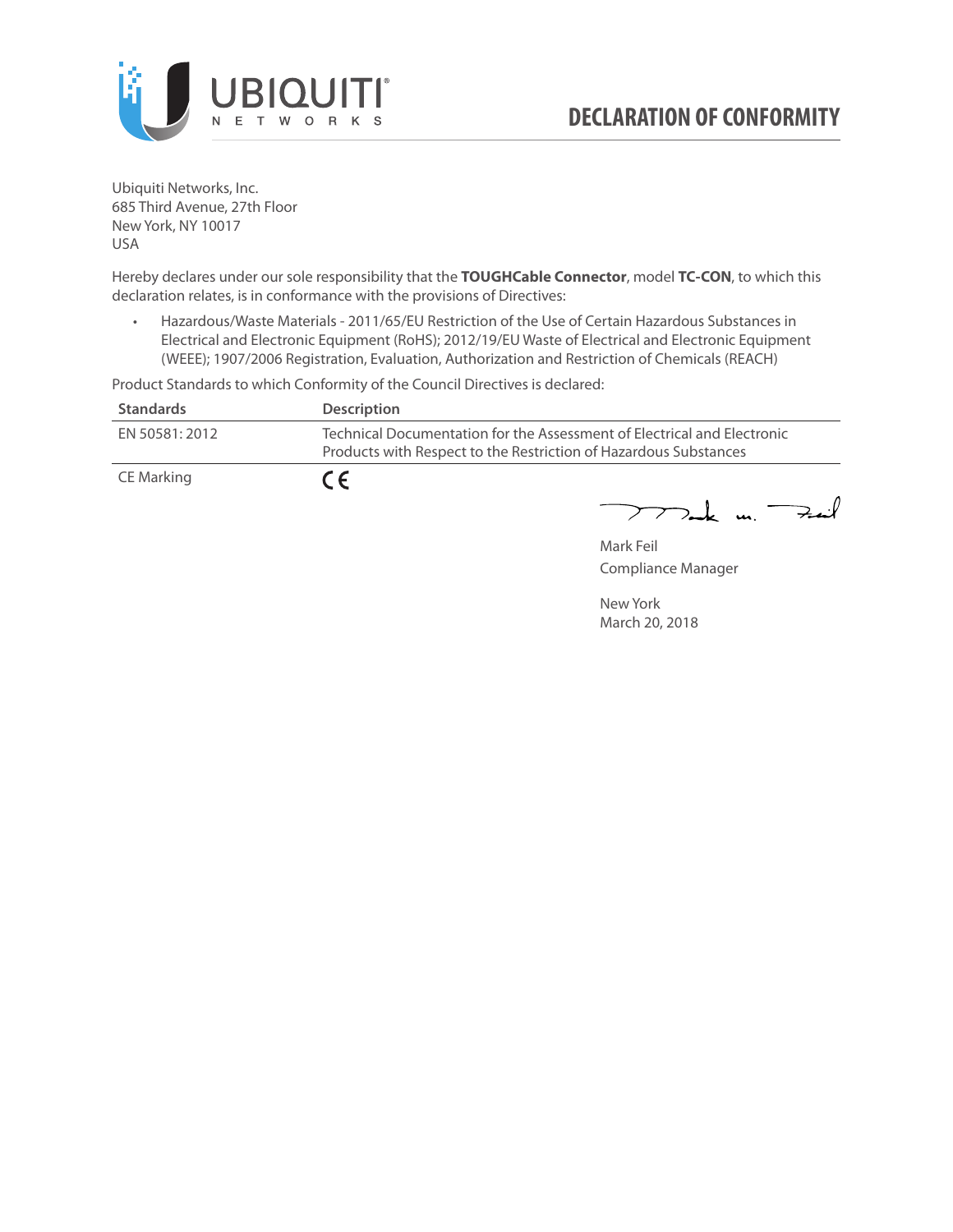

### **български** [Bulgarian]

С настоящото UBIQUITI NETWORKS декларира, че този тип радиосъоръжение TC-CON е в съответствие с Директива 2011/65/ЕС.

### **Hrvatski** [Croatian]

UBIQUITI NETWORKS ovime izjavljuje da je radijska oprema tipa TC-CON u skladu s Direktivom 2011/65/ЕU.

# **Čeština** [Czech]

Tímto UBIQUITI NETWORKS prohlašuje, že typ rádiového zařízení TC-CON je v souladu se směrnicí 2011/65/ЕU.

### **Dansk** [Danish]

Hermed erklærer UBIQUITI NETWORKS, at radioudstyrstypen TC-CON er i overensstemmelse med direktiv 2011/65/ЕU.

# **Nederlands** [Dutch]

Hierbij verklaar ik, UBIQUITI NETWORKS, dat het type radioapparatuur TC-CON conform is met Richtlijn 2011/65/ЕU.

# **English**

Hereby, UBIQUITI NETWORKS declares that the radio equipment type TC-CON is in compliance with Directive 2011/65/ЕU.

### **Eesti keel** [Estonian]

Käesolevaga deklareerib UBIQUITI NETWORKS, et käesolev raadioseadme tüüp TC-CON vastab direktiivi 2011/65/EL nõuetele.

### **Suomi** [Finnish]

UBIQUITI NETWORKS vakuuttaa, että radiolaitetyyppi TC-CON on direktiivin 2011/65/EU mukainen.

### **Français** [French]

Le soussigné, UBIQUITI NETWORKS, déclare que l'équipement radioélectrique du type TC-CON est conforme à la directive 2011/65/UE.

### **Deutsch** [German]

Hiermit erklärt UBIQUITI NETWORKS, dass der Funkanlagentyp TC-CON der Richtlinie 2011/65/EU entspricht.

### **Ελληνικά** [Greek]

Με την παρούσα ο/η UBIQUITI NETWORKS, δηλώνει ότι ο ραδιοεξοπλισμός TC-CON πληροί την οδηγία 2011/65/EE.

### **Magyar** [Hungarian]

UBIQUITI NETWORKS igazolja, hogy a TC-CON típusú rádióberendezés megfelel a 2011/65/EU irányelvnek.

# **Íslenska** [Icelandic]

Hér með lýsir UBIQUITI NETWORKS yfir því að TC-CON er í samræmi við tilskipun 2011/65/ESB.

# **Italiano** [Italian]

Il fabbricante, UBIQUITI NETWORKS, dichiara che il tipo di apparecchiatura radio TC-CON è conforme alla direttiva 2011/65/UE.